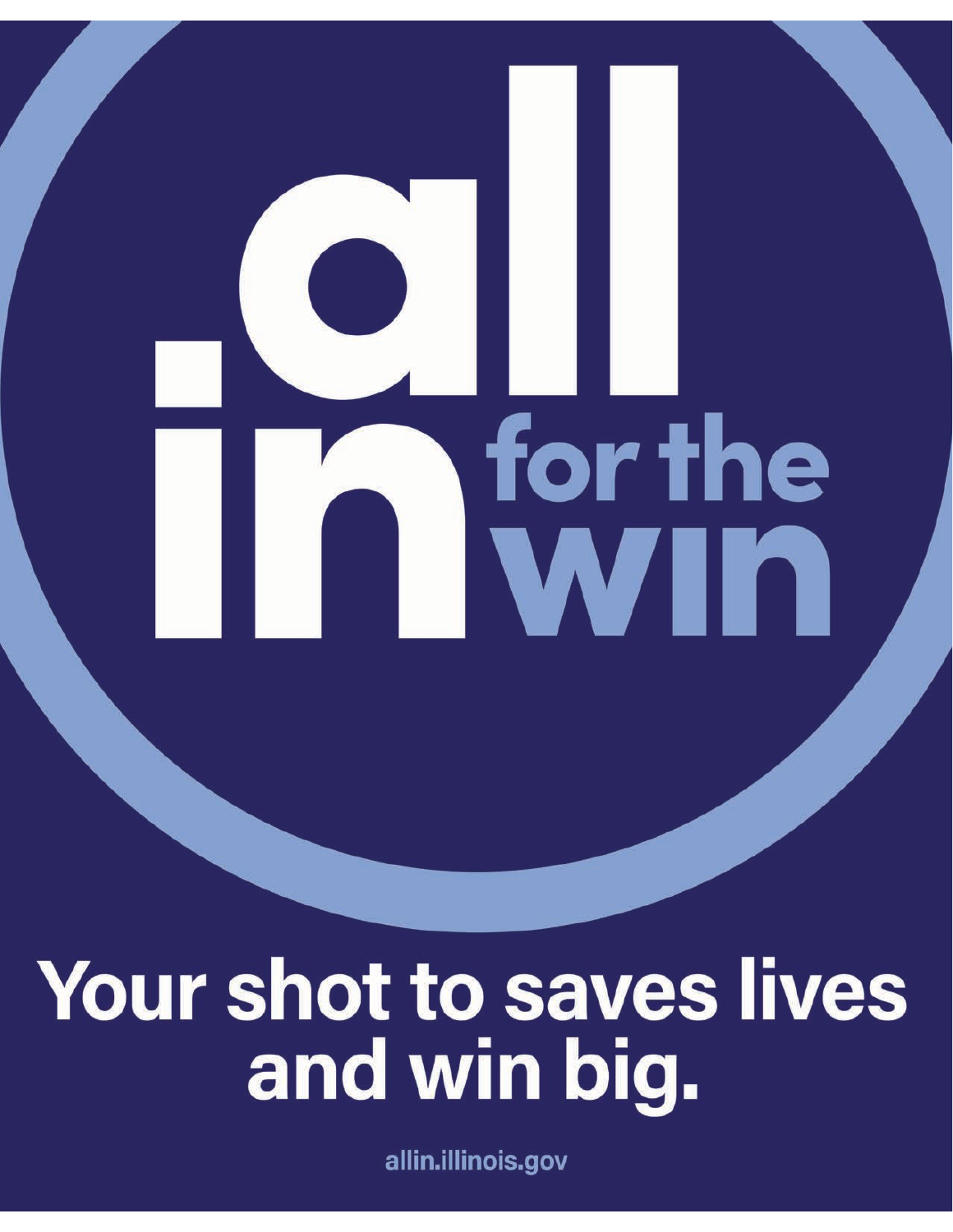# is up for grabs!

We're giving away **S7 Million** in cash prizes for adults \$3 Million in scholarships for youth

# **Weekly cash drawings!**

for all vaccinated Illinois residents

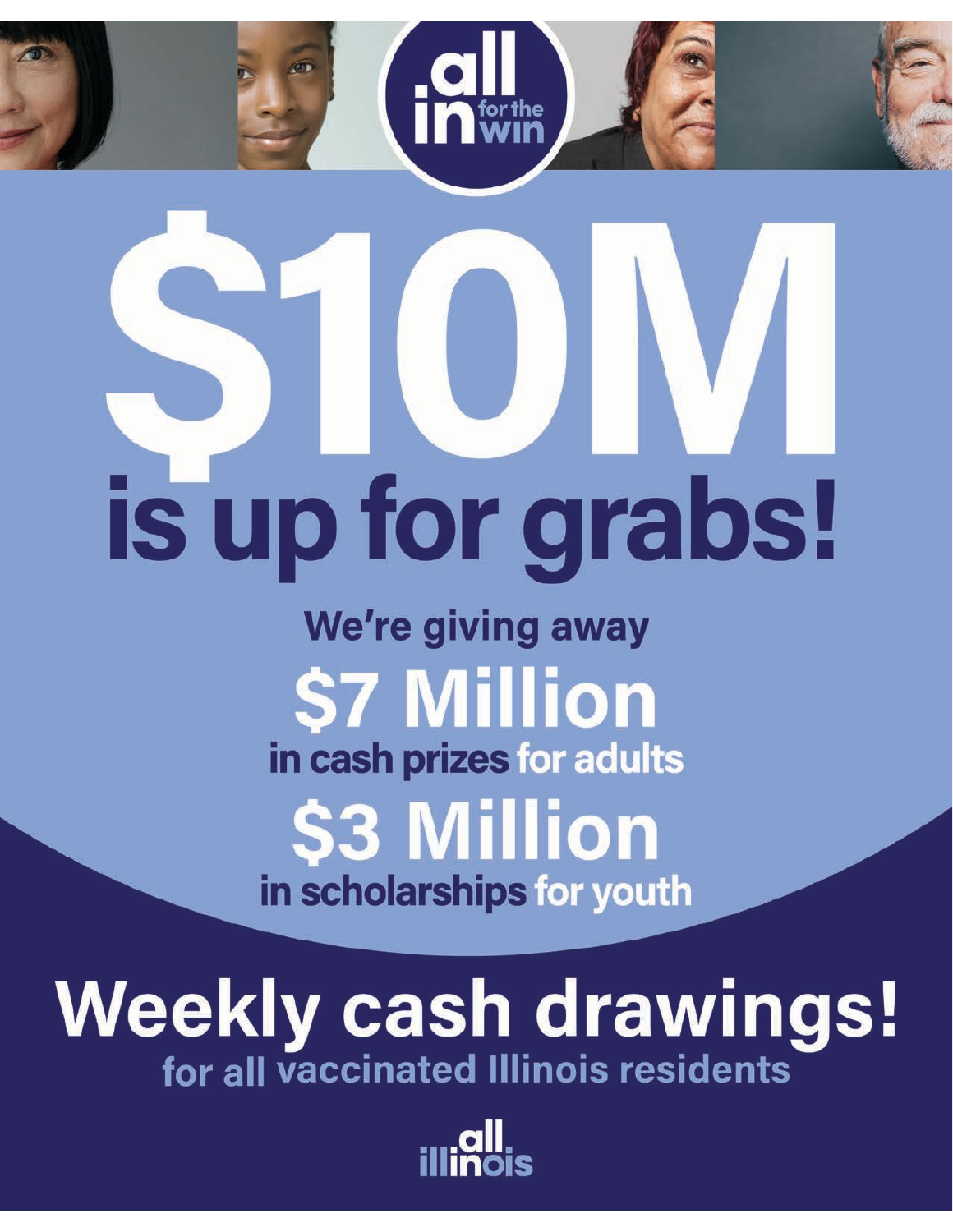

Getting vaccinated protects you from catching or spreading COVID-19 — and it's our best shot at beating this pandemic and getting back to living our full lives. And now, getting the vaccine gives you a shot at winning up to \$1 million. As an Illinois resident, if you've been vaccinated or are about to get vaccinated, you're automatically entered in for a chance at part of our \$10 million vaccine sweepstakes. Let's go all in for the win.

#### **Vaccinated** *adults* **are entered into a \$7 million cash prize pool.**

**Three \$1 million jackpots and 40 \$100k cash prizes are up for grabs.** 

#### **YOU'RE ELIGIBLE IF:**

- You're an Illinois resident age 18 or older
- You received at least one dose of the COVID-19 vaccine in Illinois, other than a federal facility

#### **WHEN CAN YOU WIN?**

#### **FIRST DRAWING: JULY 8TH**

One million-dollar winner will be picked Monday from a statewide pool.

#### **BEGINNING JULY 12TH - AUGUST 16TH**

Three winners of \$100K cash prizes will be chosen every Monday from a statewide pool.

#### **ON AUGUST 12TH**

Twenty-two winners from our regional drawing will be picked, two in each of the 11 Restore Illinois regions will be drawn for \$100K cash prizes.

#### **GRAND FINALE: AUGUST 26TH**

Two million-dollar cash prizes chosen from a statewide pool.

*Find out more in our FAQ*

## **Your shot to save lives and win big.**

#### **Vaccinated** *youth* **are entered into a \$3 million scholarship pool.**

**Twenty \$150k scholarship awards are being offered.**

#### **YOU'RE ELIGIBLE IF:**

- You're an Illinois resident age 12 to 17
- You received at least one dose of the COVID-19 vaccine in Illinois, other than a federal facility

This \$150K prize is the equivalent of a full ride, including tuition and room and board, at any four-year public university in Illinois.

The scholarship will be provided as a Bright Start 529 College Savings scholarship and may be used at any educational institution that participates in the US Department of Education's Free Application for Federal Student Aid (FAFSA) system, including:

- public and private 4-year and 2-year colleges
- vocational and technical schools
- schools in all states
- and some schools abroad

#### **A full list of eligible institutions is available on the FAFSA website.**

Scholarship funds can be applied toward any qualified expenses for a Bright Start 529 College Savings account, including:

- tuition and fees
- books, supplies, and equipment
- room and board
- computer, software, and internet
- and expenses necessary for education-related special needs services.

**Scholarship awards must be used before the age of 26 and cannot be used for K-12 educational expenses.**

#### **WHEN CAN YOU WIN?**

#### **FIRST DRAWING, JULY 8TH**

Three \$150K scholarship winners drawn from a statewide pool.

#### **GRAND FINALE: AUGUST 26TH**

Eleven \$150K scholarships, one from each Restore Illinois region, and six additional \$150K scholarships from a statewide pool, will be chosen — for a total of seventeen awards.

*Find out more in our FAQ*

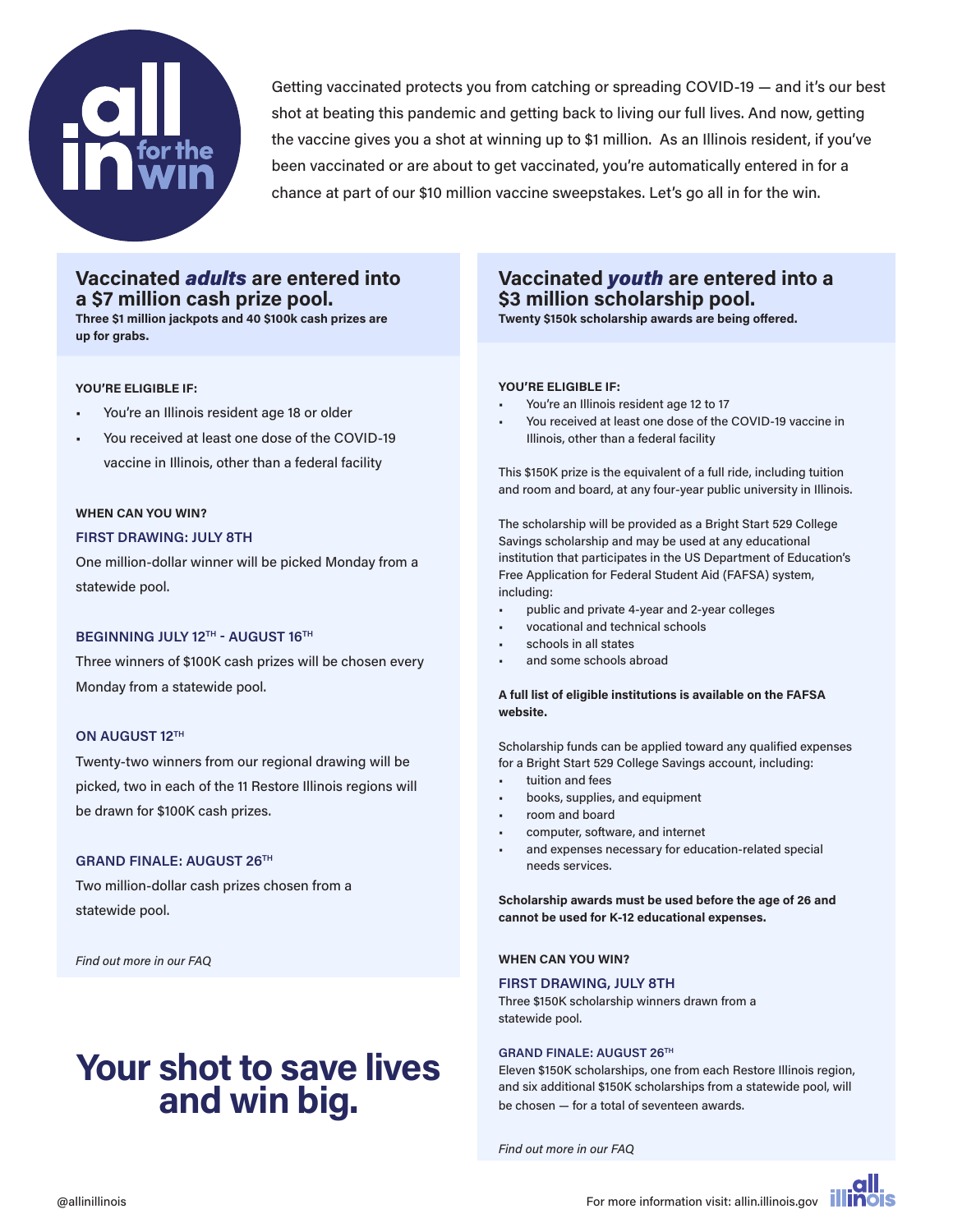### Drawing Schedule

Getting vaccinated by July 1st gets you entry into every draw and the most chances to win a prize, including the first million-dollar top prize on July 8th. We'll check our records 7 days prior to each drawing to make sure our system is up-to-date on vaccines administered.

#### First Drawing **| Thursday, July 8th**

**Adults One million-dollar winner drawn from a statewide pool.** 

**Youth Three \$150K scholarship winners drawn from a statewide pool.** 

#### \$100K Mondays **| July 12th — August 16th**

#### **Adults**

**Three winners of \$100K cash prizes will be chosen every Monday from a statewide pool.** 



#### Regional Drawings **| Thursday, August 12th**

#### **Adults**

**Two winners from each of the 11 Restore Illinois regions will be drawn for \$100K cash prizes.**

#### Grand Finale **| Thursday, August 16th**

#### **Adults**

**Two million-dollar cash prizes picked from a statewide pool.**

#### **Youths**

**Eleven \$150K scholarships, one from each Restore Illinois region, and six additional \$150K scholarships from a statewide pool, will be chosen — for a total of seventeen awards.**

#### Safe, effective protection



#### Prevention

The most important benefit vaccination will offer is that the vaccine helps prevent you from getting sick with COVID-19.



#### Protection

Vaccines go through rigorous testing to prove their protection, and all three authorized vaccines are highly effective at preventing death and hospitalizations from COVID-19.



#### End the pandemic

Vaccines are how we end this pandemic. Once enough of us have been vaccinated and build immunity, we can get back to our pre-COVID routines.



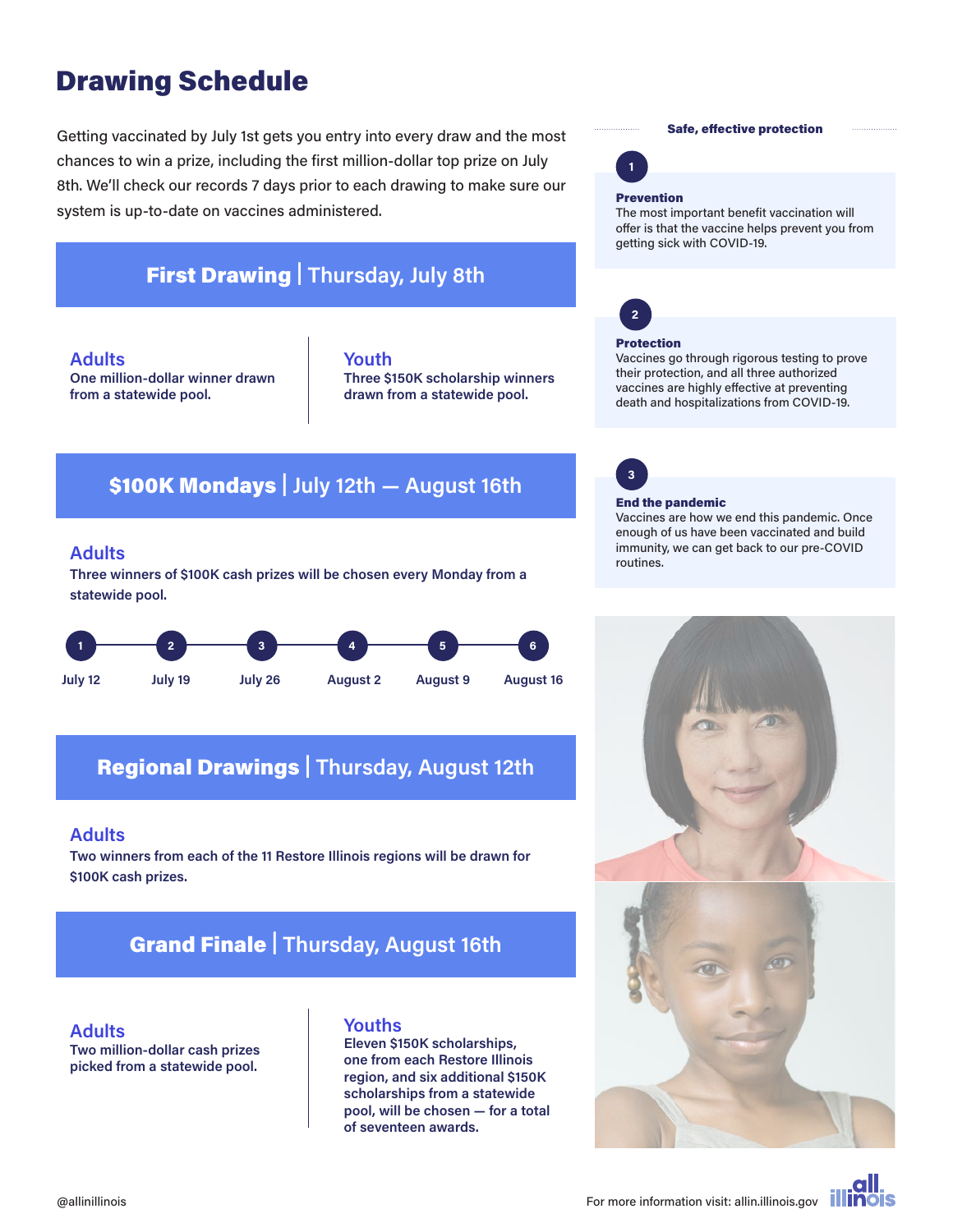# **FAQ**

#### **What is All In For The Win?**

To incentivize Illinoisans to get vaccinated, the State of Illinois is introducing 'All In For The Win' to offer vaccinated residents \$10 million in prizes, with awards ranging from \$100,000 to \$1 million. This vaccine incentive program will award \$7 million in cash prizes to residents 18 and older and \$3 million in Bright Start 529 College Savings scholarship awards to residents ages 12 to 17 beginning on Thursday, July 8th, 2021, and running until Thursday, August 26th, 2021.

The state will conduct a series of drawings for 43 cash prizes, including:

- 3 \$1 million statewide cash prizes for vaccinated 18+ residents
- 18 \$100,000 statewide cash prizes for vaccinated 18+ residents
- 22 \$100,000 regional cash prizes for vaccinated 18+ residents, two in each of the 11 Restore Illinois Regions

The State will conduct a series of drawings for 20 Bright Start 529 College Savings scholarship awards, including:

- 9 \$150k statewide scholarship prizes for vaccinated children ages 12-17
- 11 \$150k regional scholarship prizes for vaccinated children ages 12-17, one in each Restore Illinois Region

#### **How do I participate?**

Entry is simple: if you're an Illinois resident who meets the eligibility requirements (detailed below), you are automatically entered. There are no sign ups, no forms, no waiting in line. You did your part – so this is our way of saying thank you.

#### **Who's eligible?**

You're eligible if:

- You're an Illinois resident age 18 or older for cash prizes or between the ages of 12-17 for scholarship awards
- You received at least one dose of the COVID-19 vaccine in Illinois, other than a federal facility

The Federal government cannot provide the Illinois Department of Public Health with a list of Illinoisans who were vaccinated at Federal facilities (e.g. U.S. Bureau of Prisons and U.S. Department of Veterans Affairs), so these individuals are not eligible for this promotion. It is not possible for individuals to submit their records to the Illinois Department of Health.

The vaccination clinics operated by or supported by the Federal Emergency Management Agency (FEMA) are NOT considered Federal facilities. FEMA-supported locations (e.g. the United Center) are supporting state and local vaccination efforts. Anyone vaccinated at these sites is eligible for the drawings.

Employees of the Governor's Office, Lieutenant Governor's Office, Illinois Lottery, designated employees of the Illinois Department of Public Health, and employees of designated state vendors, are not eligible. See official rules for details.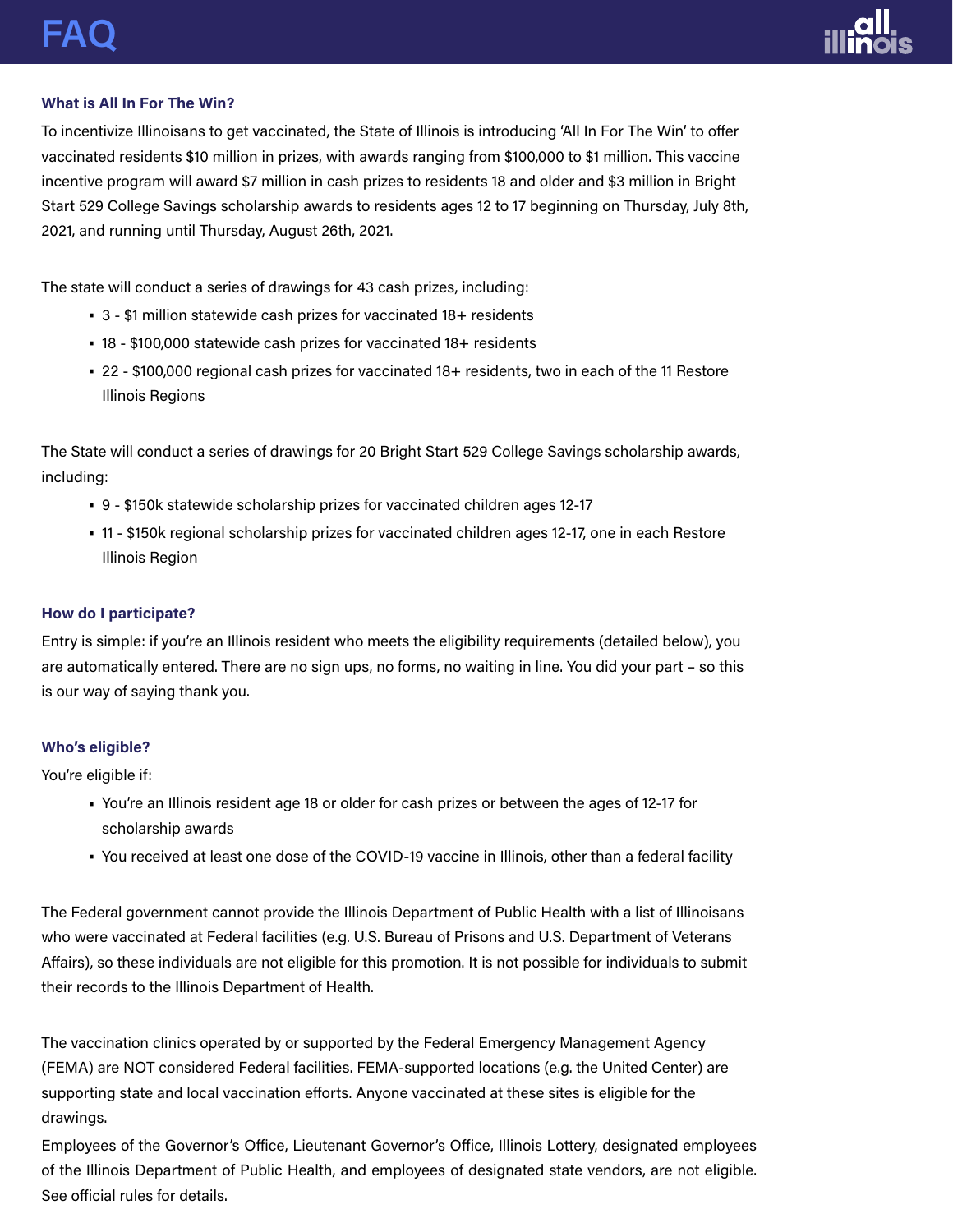# **FAQ**



#### **Do I have to be a U.S. citizen to win?**

No. Eligibility does not depend on immigration status.

#### **Is there a deadline to participate in the drawings?**

Getting vaccinated before July 1st gets you entry into every draw and the most chances to win a prize, including the first million-dollar top prize on July 8th. We'll continue to check our records before each drawing.

#### **How will I be notified if I win?**

Winners will be notified by the Illinois Department of Public Health by phone and email. IDPH will make multiple attempts to reach each winner.

#### **Will the state be contacting my kids if they win?**

No. The Illinois Department of Public Health will contact the children's parents or guardians.

#### **Does the Illinois Lottery have access to my vaccine records?**

No, the Illinois Lottery does not have access to your vaccine records. Those records are confidentially maintained by Illinois Department of Public Health.

#### **How does the draw process work?**

The Illinois Department of Public Health will assign a number to each eligible person for each draw and will report the total number of eligible Illinoisans for each draw to the Illinois Lottery.

The Illinois Lottery will use a random number generator to draw winning number(s) for each drawing from within the range provided by the Illinois Department of Public Health. The Illinois Lottery will provide the winning number(s) back to IDPH who will match it with an individual. The Illinois Department of Public Health will then make the initial contact with winners. The Illinois Lottery will only receive the winners' names and contact information from the Illinois Department of Public Health after the winners consent to release of their personal information to the Illinois Lottery.

The Illinois Lottery will then guide the winners through its standard prize claiming process, which requires each winner to provide a proof of Social Security Number (SSN) or Taxpayer Identification Number (TIN), a valid photo ID, and a signed Illinois Lottery claim form. Prizes can be claimed by mail or in person by appointment at one of five Illinois Lottery claim centers statewide.

#### **Can I remain anonymous if I win?**

The winners of this promotion can choose to remain anonymous. For winners from larger towns with populations of 20,000 or more, the location of the winners' hometowns will be published. For winners from smaller towns, only the winners' home counties will be published.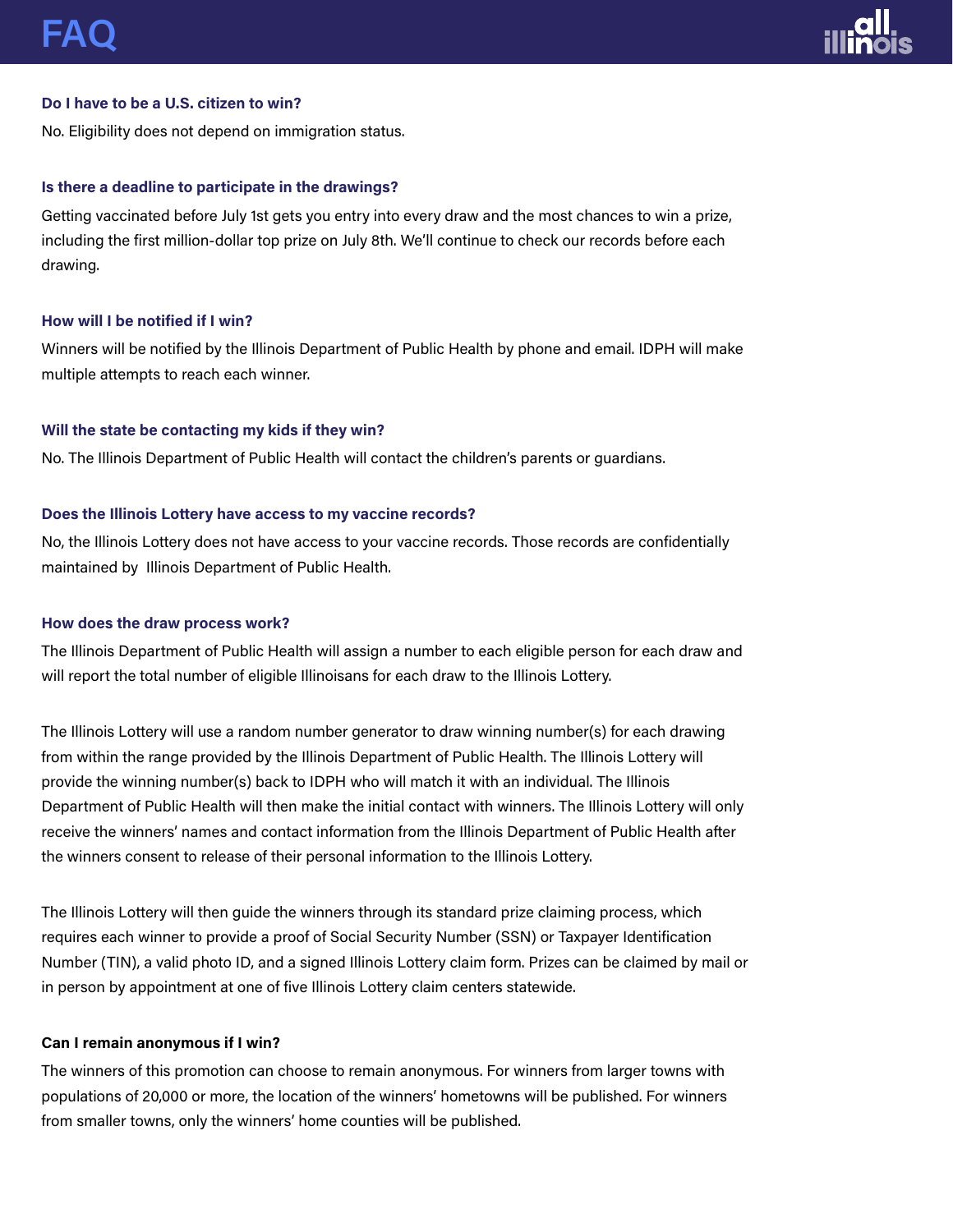# **FAQ**

#### **Do I have to pay taxes on my winnings?**

Taxes will automatically be deducted from the winnings. Outstanding obligations to state and child support arrears will be deducted from the prizes if winners owe any such debts. The Illinois Lottery encourages the winners of all large prizes to consider speaking with a qualified tax professional.

#### **If I had more than one COVID-19 shot, do I have more than one chance to win? Can I win more than once?**

No. Each resident is only eligible to win once.

#### **What if I don't want to participate in the drawings?**

Winners who do not wish to accept the prize may decline when they are contacted by the Illinois Department of Public Health.

#### **How is this promotion being funded?**

The prize money will be paid from federal grants received by Illinois to help combat the COVID-19 pandemic. The money has already been appropriated to the Illinois Department of Public Health and the Illinois Lottery for that purpose, and this promotion will not reduce the amount of the Illinois Lottery's contributions to the Common School Fund or other state programs.

#### **How will the scholarship be awarded?**

The scholarship will be provided as a Bright Start 529 College Savings scholarship and will be administered by the Illinois State Treasurer's Office, the administrator of the Bright Start College Savings program.

#### **At what type of educational institution may the scholarship be used?**

The scholarship may be used at any educational institution that participates in the US Department of Education's Free Application for Federal Student Aid (FAFSA) system, including public and private 4 year, 2-year, vocational, and technical schools; schools in all states; and some schools abroad. A full list of eligible institutions is [available on the FAFSA website.](https://fafsa.ed.gov/spa/fsc/%22%20%5Cl%20%22/SEARCH?locale=en_US)

#### **For what types of college expenses may the scholarship be used?**

The scholarship can be applied toward any qualified expenses for a Bright Start 529 College Savings account, including tuition, fees, books, supplies, equipment, room and board, computer, internet, and expenses necessary for an education-related special needs services.